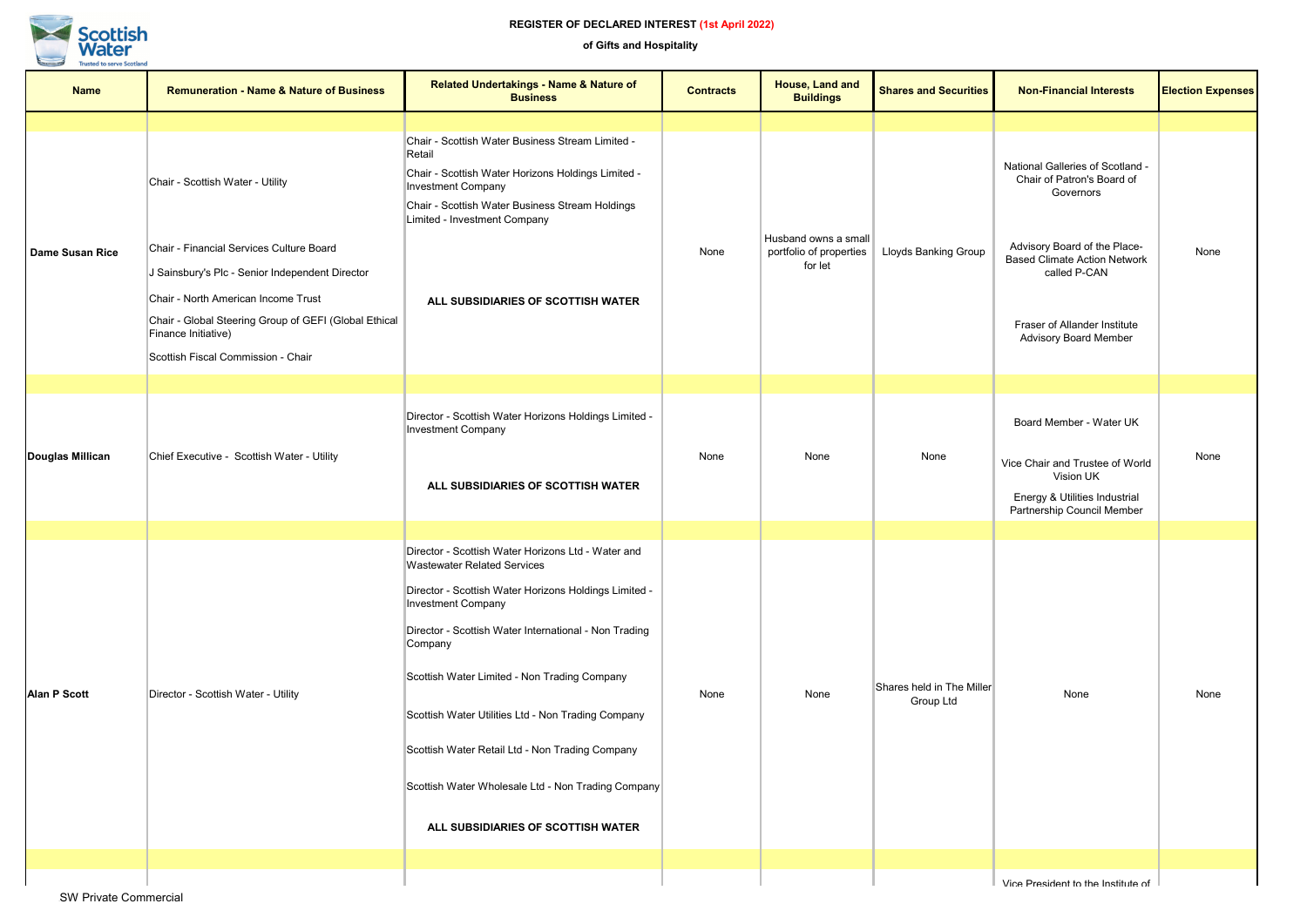| <b>Name</b>                  | <b>Remuneration - Name &amp; Nature of Business</b>                                                                                | <b>Related Undertakings - Name &amp; Nature of</b><br><b>Business</b>                                                                                                                    | <b>Contracts</b> | House, Land and<br><b>Buildings</b>                                                                                                     | <b>Shares and Securities</b> | <b>Non-Financial Interests</b>                                                                                                                                                 | <b>Election Expenses</b> |
|------------------------------|------------------------------------------------------------------------------------------------------------------------------------|------------------------------------------------------------------------------------------------------------------------------------------------------------------------------------------|------------------|-----------------------------------------------------------------------------------------------------------------------------------------|------------------------------|--------------------------------------------------------------------------------------------------------------------------------------------------------------------------------|--------------------------|
| <b>Peter Farrer</b>          | Director - Scottish Water - Utility                                                                                                | Scottish Water Horizons Holdings Limited - Investment<br>Company<br>Director - Scottish Water Services (Grampian) Ltd<br>ALL SUBSIDIARY OF SCOTTISH WATER                                | None             | None                                                                                                                                    | None                         | <b>Customer Service</b><br>Core Member of Platinum Incident<br>Management Group of Water UK<br>Chair of Scottish Apprenticeship<br>Advisory Board (SAAB)                       | None                     |
|                              |                                                                                                                                    |                                                                                                                                                                                          |                  |                                                                                                                                         |                              |                                                                                                                                                                                |                          |
| lain Lanaghan                | Member - Scottish Water - Utility                                                                                                  | Scottish Water Horizons Holdings Limited - Investment<br>Company<br>Scottish Water Business Stream Holdings Limited -<br><b>Investment Company</b>                                       | None             | Jointly owns 1 rental<br>property with wife (not<br>in Scotland)<br>Wife has 2 additional<br>rental properties (not in<br>Scotland)     | None                         | None                                                                                                                                                                           | None                     |
|                              | Non-Executive Director and Audit Chair of the North<br>Sea Transition Authority (NSTA)                                             | ALL SUBSIDIARIES OF SCOTTISH WATER                                                                                                                                                       |                  |                                                                                                                                         |                              |                                                                                                                                                                                |                          |
|                              | Non-Executive Director & Audit Chairman - Defence<br>Equipment & Support (a bespoke Trading Entity of the<br>Ministry of Defence)  |                                                                                                                                                                                          |                  |                                                                                                                                         |                              |                                                                                                                                                                                |                          |
|                              | Iain M Lanaghan (Occasional Consultancy)                                                                                           |                                                                                                                                                                                          |                  |                                                                                                                                         |                              |                                                                                                                                                                                |                          |
| <b>Samantha Barber</b>       | Member - Scottish Water - Utility<br>Managing Director - Accenture                                                                 | Scottish Water Business Stream Holdings Limited -<br><b>Investment Company</b><br>Scottish Water Horizons Holdings Limited - Investment<br>Company<br>ALL SUBSIDIARIES OF SCOTTISH WATER | None             | I own 2 rental<br>apartments                                                                                                            | None                         | None                                                                                                                                                                           | None                     |
| Ken Marnoch                  | Member - Scottish Water - Utility<br>Executive Vice President Internal Audit - Royal Dutch<br>Shell - Multinational Energy Company | Scottish Water Business Stream Holdings Limited -<br><b>Investment Company</b><br>Scottish Water Horizons Holdings Limited - Investment<br>Company<br>ALL SUBSIDIARIES OF SCOTTISH WATER | None             | Director and<br>Shareholder in family<br>property company that<br>owns 6 rental<br>properties<br>Director and<br>shareholder in a hotel | Royal Dutch Shell            | None                                                                                                                                                                           | None                     |
|                              |                                                                                                                                    |                                                                                                                                                                                          |                  |                                                                                                                                         |                              |                                                                                                                                                                                |                          |
| <b>Deirdre Michie</b>        | Member - Scottish Water - Utility<br>Director - The Oil & Gas Industry Association Limited                                         | Scottish Water Business Stream Holdings Limited -<br><b>Investment Company</b><br>Scottish Water Horizons Holdings Limited - Investment<br>Company                                       | None             | Owns flat with<br>occasional room rental                                                                                                | Royal Dutch Shell            | Member - Scottish Energy<br><b>Advisory Board</b>                                                                                                                              | None                     |
|                              | CEO - Offshore Energies UK (OEUK)                                                                                                  | ALL SUBSIDIARIES OF SCOTTISH WATER                                                                                                                                                       |                  |                                                                                                                                         | Leeuw & Co Ltd               | Member - Industry Leadership<br>Group (Oil & Gas)<br>Member - NST Forum & MER<br><b>Fiscal Forum</b><br><b>Opportunity North East</b><br>Member of Women's Business<br>Council |                          |
| <b>SW Private Commercial</b> |                                                                                                                                    |                                                                                                                                                                                          |                  |                                                                                                                                         |                              |                                                                                                                                                                                |                          |